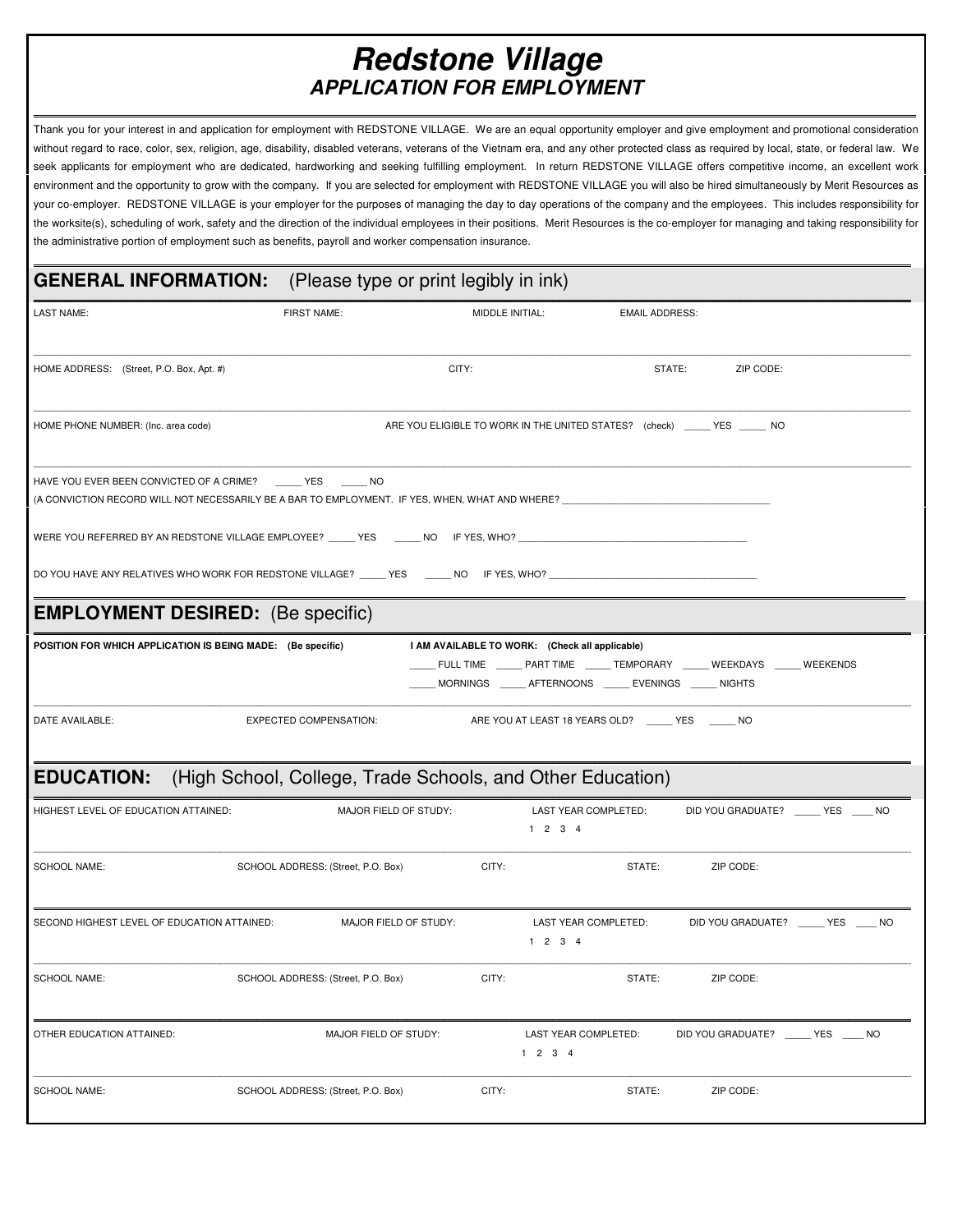| <b>EMPLOYMENT HISTORY:</b>                                                                                                                                                                                                                                                                                                                                                     | (List most recent first, then preceding; include any military service) |                            |                   |
|--------------------------------------------------------------------------------------------------------------------------------------------------------------------------------------------------------------------------------------------------------------------------------------------------------------------------------------------------------------------------------|------------------------------------------------------------------------|----------------------------|-------------------|
| 1. EMPLOYER NAME:                                                                                                                                                                                                                                                                                                                                                              | DATES OF EMPLOYMENT:                                                   |                            | <b>JOB TITLE:</b> |
|                                                                                                                                                                                                                                                                                                                                                                                |                                                                        |                            |                   |
|                                                                                                                                                                                                                                                                                                                                                                                |                                                                        |                            |                   |
| EMPLOYER ADDRESS: (Street, P.O. Box)<br>CITY:                                                                                                                                                                                                                                                                                                                                  | STATE:                                                                 | ZIP CODE:                  | PHONE NUMBER:     |
|                                                                                                                                                                                                                                                                                                                                                                                |                                                                        |                            |                   |
| STARTING COMPENSATION:<br><b>ENDING COMPENSATION:</b>                                                                                                                                                                                                                                                                                                                          | SUPERVISOR'S NAME:                                                     | <b>REASON FOR LEAVING:</b> |                   |
|                                                                                                                                                                                                                                                                                                                                                                                |                                                                        |                            |                   |
|                                                                                                                                                                                                                                                                                                                                                                                |                                                                        |                            |                   |
| DESCRIPTION OF DUTIES AND RESPONSIBILITIES: (Include promotions and advancements)                                                                                                                                                                                                                                                                                              |                                                                        |                            |                   |
|                                                                                                                                                                                                                                                                                                                                                                                |                                                                        |                            |                   |
| 2. EMPLOYER NAME:                                                                                                                                                                                                                                                                                                                                                              | DATES OF EMPLOYMENT:                                                   |                            | <b>JOB TITLE:</b> |
|                                                                                                                                                                                                                                                                                                                                                                                | FROM: TO:                                                              |                            |                   |
|                                                                                                                                                                                                                                                                                                                                                                                |                                                                        |                            |                   |
| EMPLOYER ADDRESS: (Street, P.O. Box)<br>CITY:                                                                                                                                                                                                                                                                                                                                  | STATE:                                                                 | ZIP CODE:                  | PHONE NUMBER:     |
|                                                                                                                                                                                                                                                                                                                                                                                |                                                                        |                            |                   |
|                                                                                                                                                                                                                                                                                                                                                                                |                                                                        |                            |                   |
| STARTING COMPENSATION:<br><b>ENDING COMPENSATION:</b>                                                                                                                                                                                                                                                                                                                          | SUPERVISOR'S NAME:                                                     | <b>REASON FOR LEAVING:</b> |                   |
|                                                                                                                                                                                                                                                                                                                                                                                |                                                                        |                            |                   |
| DESCRIPTION OF DUTIES AND RESPONSIBILITIES: (Include promotions and advancements)                                                                                                                                                                                                                                                                                              |                                                                        |                            |                   |
|                                                                                                                                                                                                                                                                                                                                                                                |                                                                        |                            |                   |
|                                                                                                                                                                                                                                                                                                                                                                                |                                                                        |                            |                   |
| 3. EMPLOYER NAME:                                                                                                                                                                                                                                                                                                                                                              | DATES OF EMPLOYMENT:                                                   |                            | <b>JOB TITLE:</b> |
|                                                                                                                                                                                                                                                                                                                                                                                | FROM: TO:                                                              |                            |                   |
| EMPLOYER ADDRESS: (Street, P.O. Box)<br>CITY:                                                                                                                                                                                                                                                                                                                                  | STATE:                                                                 | ZIP CODE:                  | PHONE NUMBER:     |
|                                                                                                                                                                                                                                                                                                                                                                                |                                                                        |                            |                   |
|                                                                                                                                                                                                                                                                                                                                                                                |                                                                        |                            |                   |
| STARTING COMPENSATION:<br><b>ENDING COMPENSATION:</b>                                                                                                                                                                                                                                                                                                                          | SUPERVISOR'S NAME:                                                     | <b>REASON FOR LEAVING:</b> |                   |
|                                                                                                                                                                                                                                                                                                                                                                                |                                                                        |                            |                   |
|                                                                                                                                                                                                                                                                                                                                                                                |                                                                        |                            |                   |
| DESCRIPTION OF DUTIES AND RESPONSIBILITIES: (Include promotions and advancements)                                                                                                                                                                                                                                                                                              |                                                                        |                            |                   |
|                                                                                                                                                                                                                                                                                                                                                                                |                                                                        |                            |                   |
| <b>REFERENCES:</b> (List two non-relative employment references whom you have known for at least one year)                                                                                                                                                                                                                                                                     |                                                                        |                            |                   |
|                                                                                                                                                                                                                                                                                                                                                                                |                                                                        |                            |                   |
| <b>NAME</b><br><b>ADDRESS</b>                                                                                                                                                                                                                                                                                                                                                  |                                                                        | <b>PHONE</b>               | YEARS ACQUAINTED  |
| 1.                                                                                                                                                                                                                                                                                                                                                                             |                                                                        |                            |                   |
| 2.                                                                                                                                                                                                                                                                                                                                                                             |                                                                        |                            |                   |
|                                                                                                                                                                                                                                                                                                                                                                                |                                                                        |                            |                   |
|                                                                                                                                                                                                                                                                                                                                                                                |                                                                        |                            |                   |
| PLEASE READ THE FOLLOWING STATEMENTS, ASK ANY QUESTIONS, AND SIGN BELOW                                                                                                                                                                                                                                                                                                        |                                                                        |                            |                   |
| I certify that the above information is true and correct and give authorization for investigation of all statements and information contained in this application, my resume, and other                                                                                                                                                                                        |                                                                        |                            |                   |
| documents or verbally obtained during an employment interview. I voluntarily consent to allow REDSTONE VILLAGE, Merit Resources or any of their representatives or agents to<br>check my references by contacting any persons, company or governmental entity they deem to be an appropriate reference. I understand the reference questions may pertain to my                 |                                                                        |                            |                   |
| personal or educational background, work experience, character and behavior. I understand my employment is subject to satisfactory verification of this information and agree that                                                                                                                                                                                             |                                                                        |                            |                   |
| deliberate falsification of this document or significant omissions shall be grounds for employment consideration disqualification or dismissal from employment, if discovered at a later<br>date. I pledge, if hired, to comply with the guidelines of conduct and company policies and procedures of REDSTONE VILLAGE. I also realize that company policies, procedures,      |                                                                        |                            |                   |
| practices or statements made during an interview or employment do not create an employment contract by implication or otherwise. I further understand and agree that my                                                                                                                                                                                                        |                                                                        |                            |                   |
| employment is for no definite period of time and may, regardless of time and manner, be terminated by the company or myself with or without cause or previous notice. I understand<br>that employment may be subject to satisfactory completion of a physical examination and/or drug screening by company physicians.                                                         |                                                                        |                            |                   |
| I understand that if hired, I'm entering into a co-employment relationship whereas REDSTONE VILLAGE is my worksite and directing employer and Merit Resources is my                                                                                                                                                                                                            |                                                                        |                            |                   |
| administrative employer. I agree that the benefit plans (health and retirement) offered in my co-employment package are those of Merit Resources and are the only benefit plans in<br>which I'm eligible to participate. I further agree that I will not be eligible for other benefits (if any) offered to other non co-employees of REDSTONE VILLAGE now or in the future. I |                                                                        |                            |                   |
| understand if hired with REDSTONE VILLAGE, I will be required to sign a non-compete/non-disclosure agreement. This application will be kept in a current file for thirty days. If not                                                                                                                                                                                          |                                                                        |                            |                   |
| contacted during that period of time, it may be necessary to complete another application to receive further employment consideration.                                                                                                                                                                                                                                         |                                                                        |                            |                   |
| <b>SIGNATURE OF APPLICANT:</b>                                                                                                                                                                                                                                                                                                                                                 |                                                                        | DATE:                      |                   |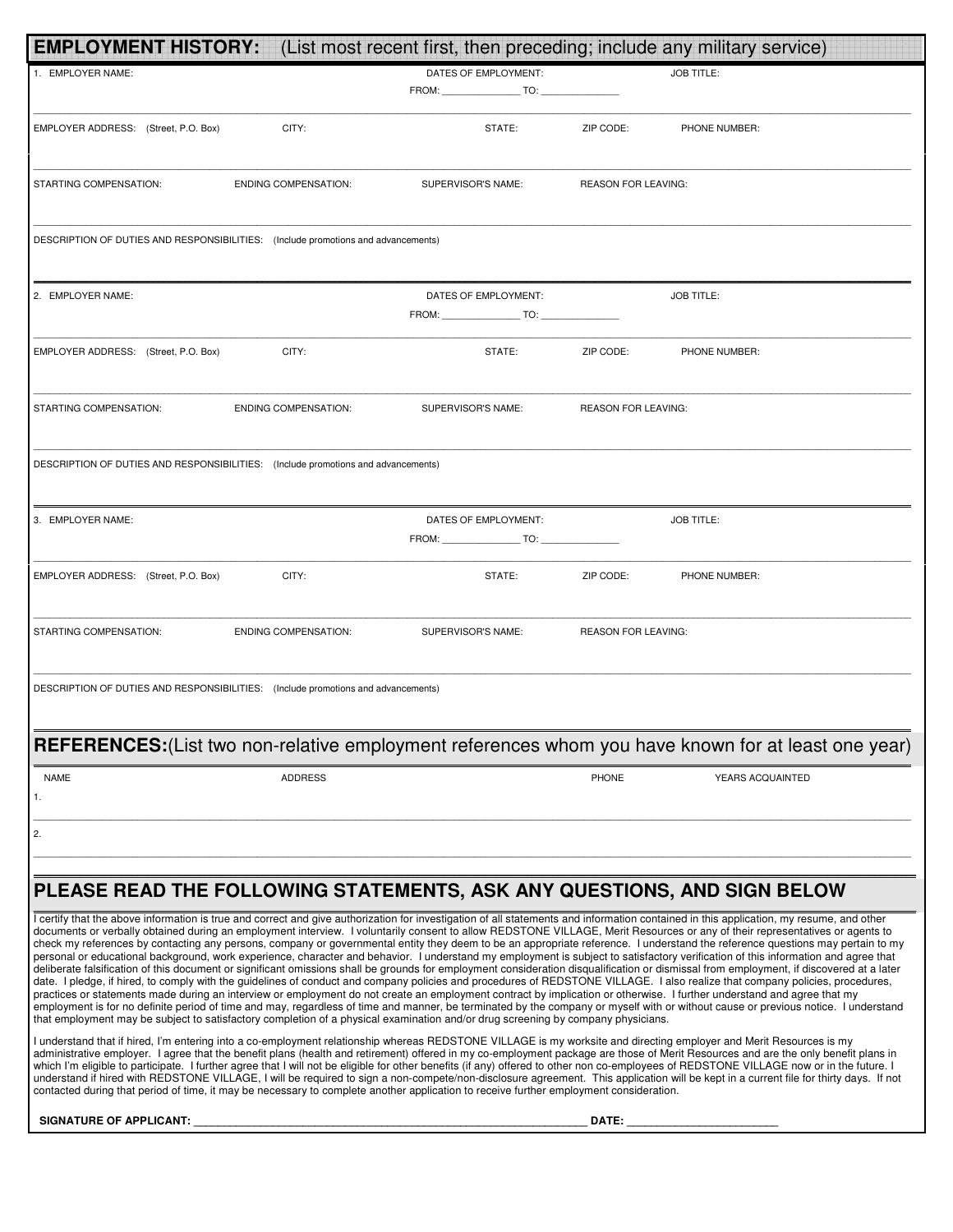## **AUTHORIZATION AND RELEASE FOR THE PROCUREMENT OF A CIVIL/CRIMINAL HISTORY, CONSUMER AND/OR INVESTIGATIVE CONSUMER REPORT**

As part of its employee selection process, **Redstone Village** routinely obtains civil/criminal history, consumer history, consumer and/or investigative consumer reports and/or credit information on applicants for employment and employees applying for promotions. The information contained in these reports may be used to deny an individual employment with **Redstone Village** or to deny an employee promotion to a particular position.

I, the undersigned consumer, do hereby authorize **Redstone Village**, by and through an independent contractor, Bullet Investigations ("the Agency") to procure a consumer report and/or investigative consumer report on me prior to employment and/or throughout the term of employment.

These above-mentioned reports may include, but are not limited to, employment and education and verifications of same; personal references; personal interviews; personal credit history based on reports from any credit bureau; driving history, including any traffic citations; a social security number verification; present and former addresses; criminal and civil history/records; and/or any other public record. I also understand that any of these reports may be done on an annual basis.

I understand that I am entitled to a complete and accurate disclosure of the nature and scope of any investigative consumer report prepared on me upon my written request to the Agency that is made within a reasonable time after the date hereof. I also understand that I may request a written summary of my rights under 15.USC 1681 et.seq.

I further authorize any person, business entity or governmental agency who may have information relevant to the above, to disclose the same to **Redstone Village**, by and through the Agency, including but not limited to, any courthouse, any public agency, and all law enforcement agencies, and any and all credit bureaus, regardless of whether such person, business entity or governmental agency compiled the information itself or received it from other sources.

I hereby release **Redstone Village**, the Agency, and any and all persons, business entities and governmental agencies, whether public or private, from any and all liability, claims and/or demands, of whatever kind, to me, my heirs or others making such claim or demand on my behalf, for procuring, selling, providing, brokering, and/or assisting with the compilation or preparation of the consumer report and/or investigative consumer report and/or civil/criminal history hereby authorized.

| <b>Printed Name:</b>    |                                                                                                                      |                       |             |                     |      |          |
|-------------------------|----------------------------------------------------------------------------------------------------------------------|-----------------------|-------------|---------------------|------|----------|
|                         | First                                                                                                                |                       | Middle      |                     | Last |          |
| Other:                  |                                                                                                                      |                       |             |                     |      |          |
|                         | First                                                                                                                |                       | Middle      |                     | Last |          |
| <b>Current Address:</b> |                                                                                                                      |                       |             |                     |      |          |
|                         | Street/P.O. Box                                                                                                      |                       | City        | State               | Zip  | How Long |
| <b>Former Address:</b>  |                                                                                                                      |                       |             |                     |      |          |
|                         | Street/P.O. Box                                                                                                      |                       | City        | State               | Zip  | How Long |
| <b>Former Address:</b>  |                                                                                                                      |                       |             |                     |      |          |
|                         | Street/P.O. Box                                                                                                      |                       | City        | State               | Zip  | How Long |
| Social Security #:      | <u> 1980 - Jan Stein Stein Stein Stein Stein Stein Stein Stein Stein Stein Stein Stein Stein Stein Stein Stein S</u> |                       |             | Driver's License #: |      |          |
|                         |                                                                                                                      |                       |             |                     |      |          |
| Date of Birth:          |                                                                                                                      | Gender:<br>Circle One | <b>MALE</b> | <b>FEMALE</b>       |      |          |
| Professional License #: |                                                                                                                      |                       |             | Profession:         |      |          |

\*Without this information, we will be unable to properly identify you in the event we find adverse information during the course of our background search.

I hereby certify that the above information is true and correct. I understand that falsification of any of the above information may lead to discipline, termination, and/or denial of promotion or employment.

Signature:  $\Box$